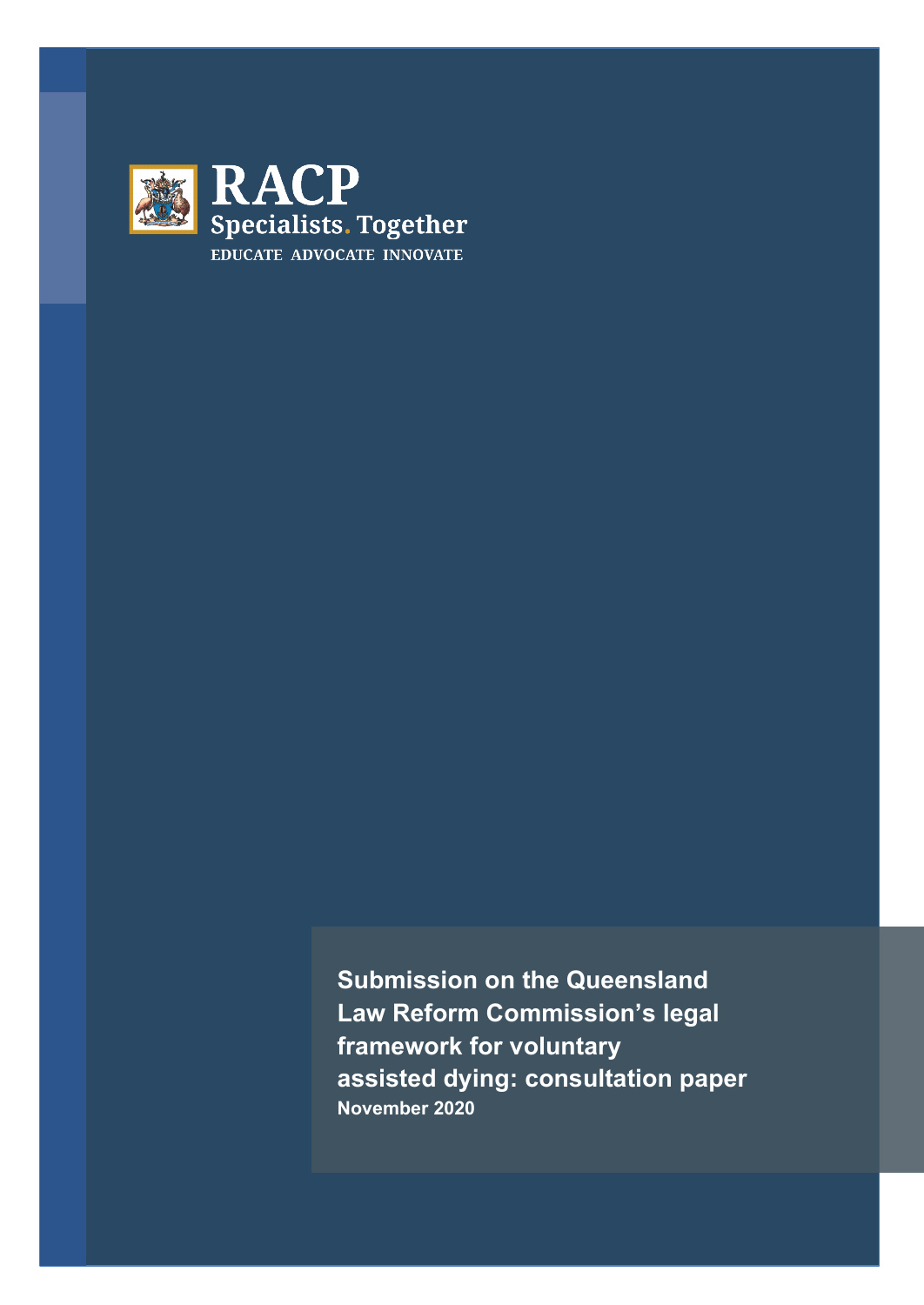## **About The Royal Australasian College of Physicians (RACP)**

The RACP trains, educates and advocates on behalf of over 18,000 physicians and 8,500 trainee physicians, across Australia and New Zealand. The RACP represents a broad range of medical specialties including general medicine, paediatrics and child health, cardiology, respiratory medicine, neurology, oncology, public health medicine, infectious diseases medicine, occupational and environmental medicine, palliative medicine, sexual health medicine, rehabilitation medicine, geriatric medicine, and addiction medicine. Beyond the drive for medical excellence, the RACP is committed to developing health and social policies which bring vital improvements to the wellbeing of patients.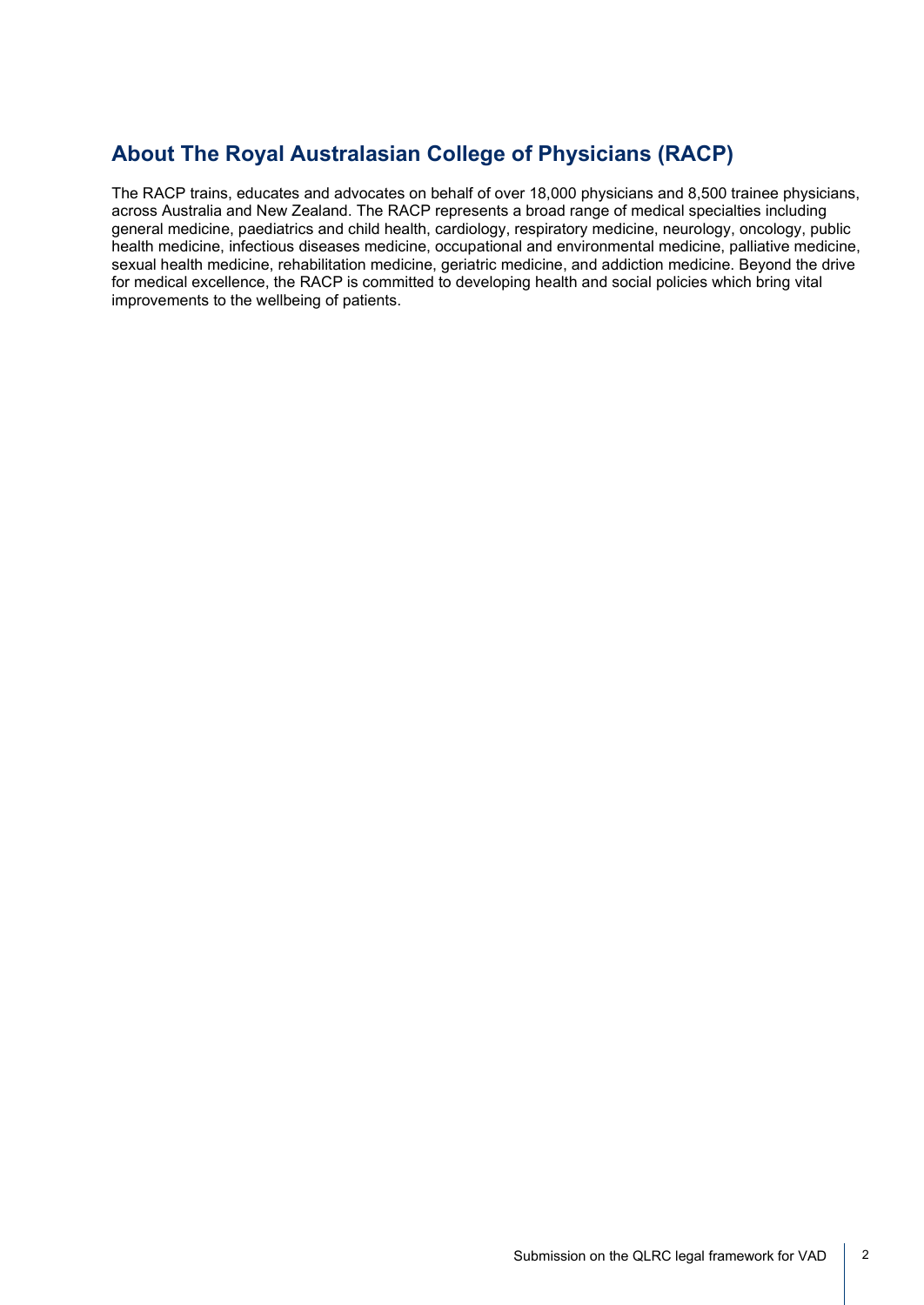# **RACP Position on Voluntary Assisted Dying**

The RACP welcomes the opportunity to provide a submission to the Queensland Law Reform Commission's legal framework for voluntary assisted dying (VAD). The College has chosen to comment on several issues most relevant to its remit and expertise.

In recent years, several proposals to legalise voluntary assisted dying have been considered by Parliaments in Australia and New Zealand. As evidenced by recent public inquiries and attempts to enact new VAD legislation, including the work of the Queensland Parliament and the current consultation by the Law Reform Commission, there is significant community interest in having voluntary assisted dying as an option at the end of life.

In November 2018, following an extensive consultation and drafting process involving a wide range of its members, the RACP issued a Statement on Voluntary Assisted Dying. The following response is based on the statement, which we encourage the Commissioners to consult in full on the [RACP website.](https://www.racp.edu.au/docs/default-source/advocacy-library/racp-voluntary-assisted-dying-statement-november-2018.pdf?sfvrsn=761d121a_4)

Please note that the following comments and recommendations are closely aligned with and build on the VAD-related section of the RACP's previous submission to the Queensland Parliament inquiry into aged care, end-of-life and palliative care and voluntary assisted dying of April 2019.

## **The RACP Statement**

The RACP respects and supports all its members and does not believe it is appropriate or possible to enforce a single view on a matter where individual conscience is important. The RACP recognises that legalisation of voluntary assisted dying is for governments to decide and that it must be informed by the will of the community, research, and the views of medical and health practitioners.

Legislative change related to voluntary assisted dying will affect individual medical practitioners in different ways. Different clinical settings require ethical and clinical considerations to be made carefully, deliberately and systematically. Our members are not unanimous in their support for or opposition to legislative change. The existence of divergent views constrains the RACP from developing a single position on the legalisation of voluntary assisted dying. It also precludes the College from engaging in discussing the eligibility criteria or processes for VAD, beyond emphasising the need for strong, appropriately implemented safeguards to protect potential participants in any such scheme, should it become operational in Queensland or any other Australian jurisdiction (please see the sections below for more detail on this subject).

#### **The RACP takes the following positions if and where voluntary assisted dying is legalised:**

- Every patient should have access to timely, equitable, good quality end-of-life care, with access to specialist palliative care where appropriate. These services must not be devalued.
- On the specific issue of a competent adult in the last stages of incurable illness requesting voluntary assistance to die, the RACP supports a clinical approach of critical neutrality to encourage reflective dialogue.
- Although physicians should not be forced to act outside their values and beliefs, they also should not disengage from patients holding different values and beliefs without ensuring that arrangements for ongoing care are in place.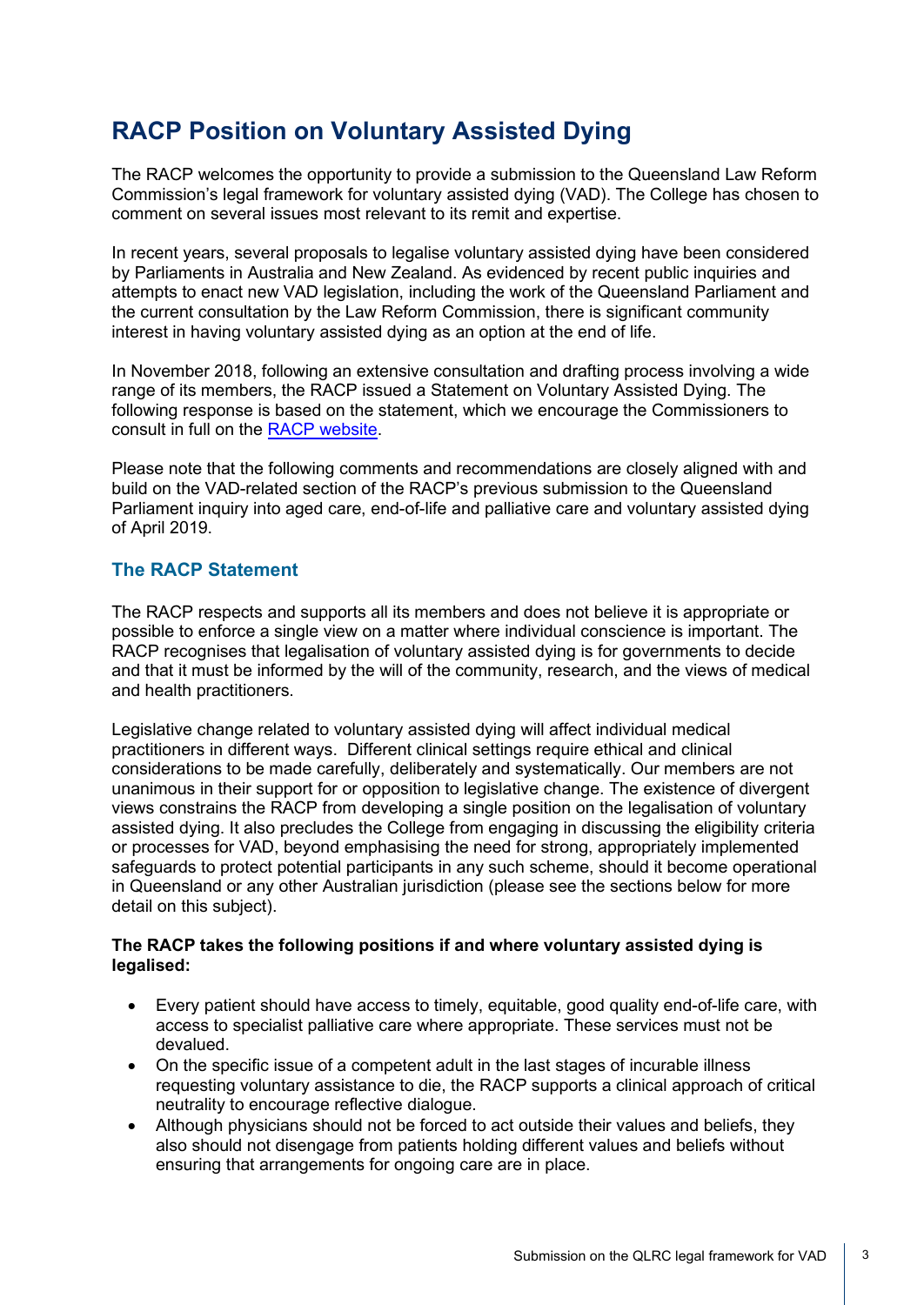- Patients seeking voluntary assisted dying should be made aware of the benefits of palliative care. Referral to specialist palliative care should be strongly recommended but cannot be made mandatory. Voluntary assisted dying must not be seen as part of palliative care.
- Legitimate concerns exist around protection of traditionally under-serviced individuals or groups. Government, society and physicians must ensure that specific groups have equitable access to palliative and end-of-life care and that relationships of trust are not jeopardised. Specific regard must be given to cultural and Indigenous experience.
- All physicians must affirm the value of all patients' lives, exploring reasons for requests for voluntary assisted dying while remaining alert to any signs of coercion and reduced capacity.
- Assessments must not follow a 'tick box' approach. They must be underpinned by adequate physician-patient relationships, including appropriate training, skill and experience.
- Support, counselling and conflict mediation services must be available for individuals, families and health professionals involved.
- There must be rigorous documentation and data collection to enable review of any scheme and to assess changes in practice and the impacts on health professionals, patients and families.

This statement should not be taken as support for legislative change. The RACP will continue to highlight concerns about legislative proposals, drawing on both clinical experience and the ethical perspectives of our members. The RACP will continue to advocate for patient and physician well-being in order to support our members and contribute our expertise as medical specialists who care for dying patients.

## **General recommendations for policymakers (re Chapter 3 of the paper)**

The RACP has concerns about the potential for legalised voluntary assisted dying to jeopardise traditionally underserviced populations, be abused, expose health practitioners to professional risk, harm patients and families and erode trust in the medical profession. If any Parliament in Australia decides that laws should be changed, the development of laws, regulations and guidelines must be undertaken in consultation with medical and health experts, the RACP and other medical and health organisations.

Some key recommendations for policymakers are set out below. These have been developed in consultation with our members as the RACP has responded to previous legislative proposals. The issues relate to the accessibility of good end-of-life care.

The recommendations stated in the RACP's position [statement](https://www.racp.edu.au/docs/default-source/advocacy-library/pa-pos-end-of-life-position-statement.pdf?sfvrsn=14ce321a_6) *Improving Care at the End of Life: Our Roles and Responsibilities* (May 2016) should also be referred to in this context, including:

- ensuring that all clinicians are adequately trained to recognise the need for palliative and/or end-of-life care and to refer to or deliver appropriate palliative and end-of-life care;
- supporting system changes enabling health professionals to take the time they need to discuss end-of-life care with patients, and to conduct and document family/whānau conferences including goals-of-care discussions, appropriate social work support and bereavement care;
- providing adequate resources in the community to support patients wishing to die at home, in a hospice or in a residential aged care facility;
- ensuring patients can access specialist palliative care support as needed, at any time of day or night;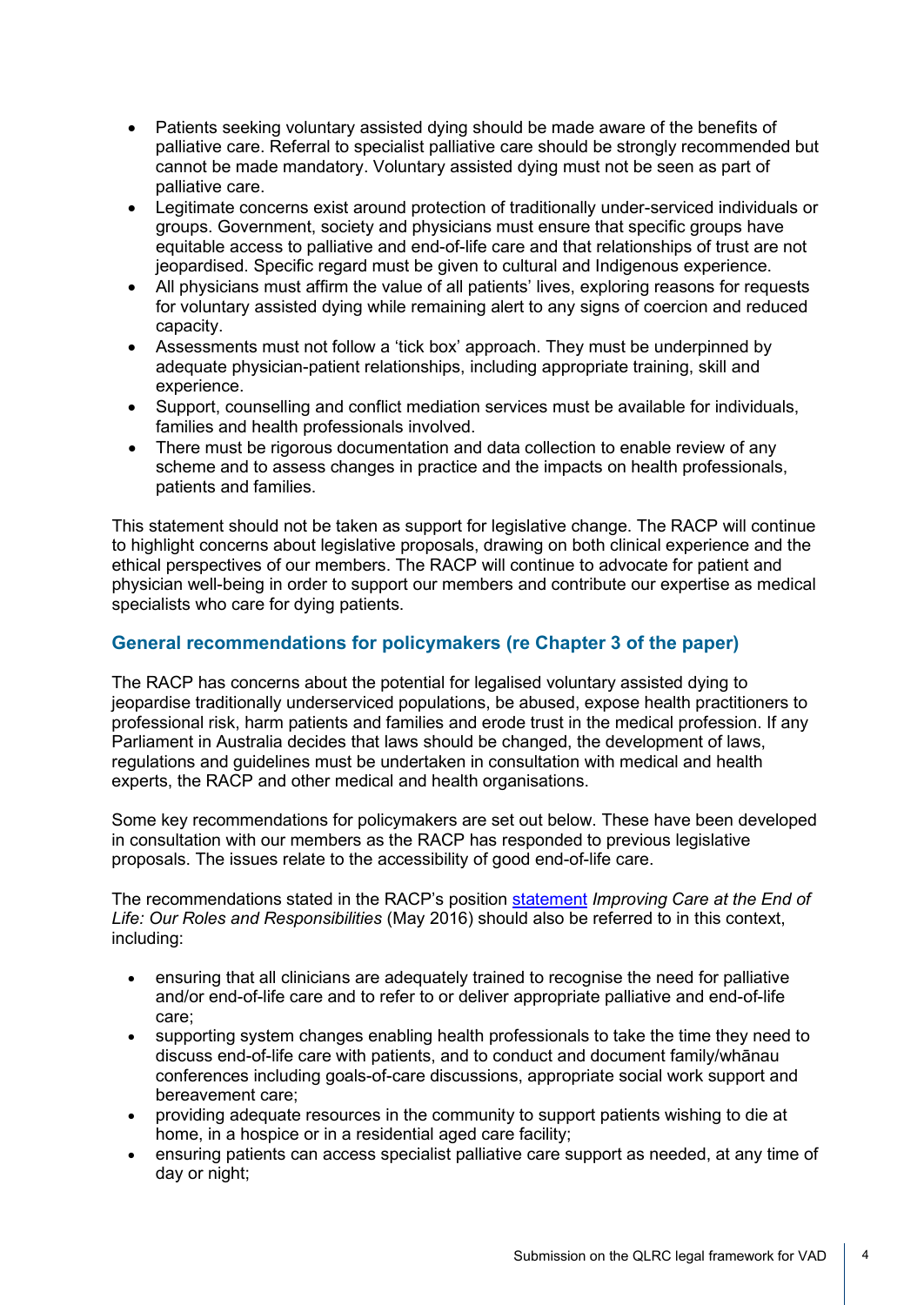- streamlining patient information to ensure health professionals have access to key patient information and documents; and
- funding systems to measure and benchmark outcomes of end-of-life care.

The demand for good end-of-life and palliative care is increasing in response to Australia's ageing population, including the rise in the prevalence of cancer and other chronic diseases associated with ageing. In 2019-20 approximately 160,000 Australians will have died; over 200,000 people will die in 2030 - a 25 % increase.<sup>[1](#page-4-0)</sup> End-of-life care, an essential part of health care, is not resourced sufficiently to meet the needs of Australian patients and their loved ones as demand increases. Well-designed and integrated end-of life care is not only a critical health and social service but is more cost-effective particularly when compared with an in-hospital stay.<sup>[2](#page-4-1)</sup>

Good end-of-life care is patient-centred, accessible, affordable, culturally appropriate, coordinated and focused on investigation, symptom management and de-prescribing. It involves early identification, assessment and treatment of pain and other symptoms and enables patients to live as well as possible without unnecessarily prolonging the dying process.

The number of people wishing to die at home with the support of a community-based palliative care service far exceeds the availability of that care, especially for those with non-cancer conditions.<sup>[3](#page-4-2)</sup>

Inequitable access to good quality end-of-life care persists for many Australian citizens. This includes Aboriginal and Torres Strait Islander people and people from culturally and linguistically diverse backgrounds. Other groups that experience inequitable access to care include people with acquired or congenital intellectual disability, patients dying from diseases other than cancers, and people living in residential aged care facilities (RACFs), some of whom are under 65 years of age, living with one or more chronic diseases.

For too many Australians, access to community-based end-of-life care is dictated by where they live rather than their wishes. Resources must be allocated towards supporting patients wishing to access end-of-life care at a setting of their choice, be it at home, in a hospice or in a residential aged care facility. The accessibility of palliative care services in RACFs must be improved through, in the first place, training RACF staff and non-palliative care health professionals to effectively deliver palliative care to residents. In the pandemic era, governments must also mitigate against potential shortages in standard delivery regimes of palliative care services and medications.

End-of-life and palliative care spans multiple sectors, including health, aged care, community care, disability care and mental health. To ensure that funding committed to end-of-life care leads to sustained improvement in patient outcomes and experiences, it is imperative that all state and territory governments, including the Queensland Government, endorse palliative care and end-of-life care as a key priority for the National Cabinet.

If voluntary assisted dying is legalised in Queensland, the Government should consider the following recommendations regarding end-of-life care and palliative care:

- The need for palliative care services must not be devalued; indeed, palliative care must be given even greater priority and resourcing than it is now.
- Governments must ensure that all patients have access to good end-of-life care and palliative care as needed. This includes equitable access for populations that currently experience poor access, such as people from rural, regional and remote areas, Culturally and Linguistically Diverse backgrounds, Indigenous backgrounds, people with

<sup>1</sup> Australian Bureau of Statistics, 3222.0 Population Projections, Australia, 2012 (base) to 2101.

<span id="page-4-1"></span><span id="page-4-0"></span><sup>2</sup> The Economic Value of Palliative Care and End-of-Life Care Palliative Care Australia 2017

<span id="page-4-2"></span><sup>3</sup> The Economic Value of Palliative Care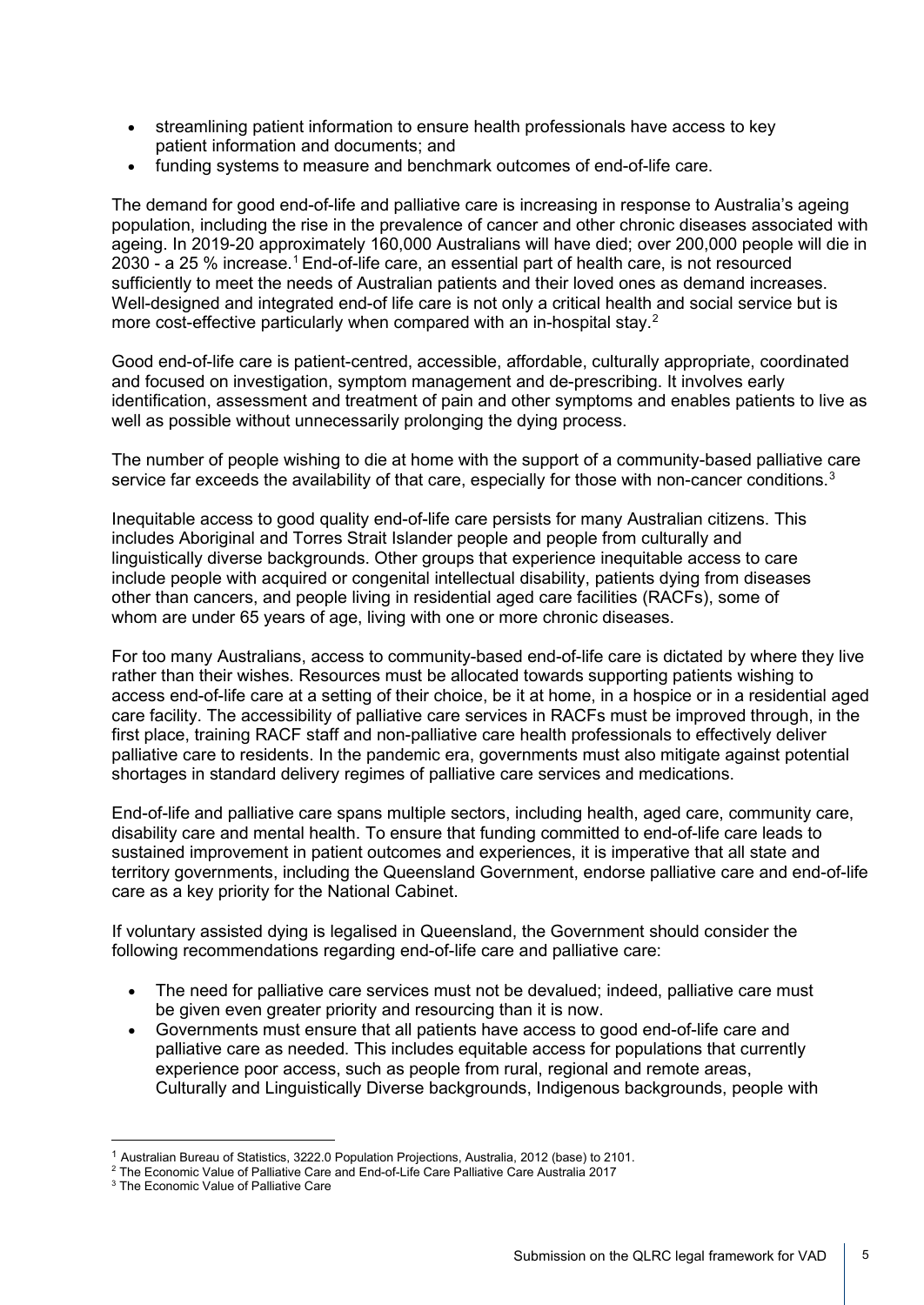intellectual disability, patients dying from diseases other than cancers, and people living in residential aged care facilities.

- Governments and oversight bodies must dedicate resources to closely examine voluntary assisted dying requests that arise where the patient has poor options for good end-of-life care, for example in circumstances where symptom relief and a peaceful death cannot be provided to the patient because of limited access to palliative and supportive care.
- Patients seeking voluntary assisted dying must be made aware of the benefits that palliative care can offer at the end of life and referral to specialist palliative care should be strongly recommended.
- However, palliative care referral or consultation following a request for voluntary assisted dying cannot be mandatory given that:
	- $\circ$  consultation or referral to palliative care services, like any medical referral, is not mandated and is a care option that a patient may or may not choose to accept;
	- $\circ$  legalisation of voluntary assisted dying in any form will create significant challenges for palliative medicine specialists, palliative care organisations and health care institutions;
	- o voluntary assisted dying must not be seen as part of palliative care these are distinct practices; and
	- $\circ$  the risk that involvement of palliative care referral and/or consultation is simply seen as, and becomes, a procedural step or "tick-the-box" exercise.

In addition to these recommendations, the RACP would like to provide comments in response to several issues raised in the discussion paper that fall within the College's remit:

## **Decision making, consent and safeguards against coercion (general comments in relation to Chapters 4, 5 and 6)**

Coercion of patients will be difficult to safeguard against completely. A significant proportion of the terminally ill and elderly are estimated to experience some form of self-perceived burden. Coercion may also arise where individuals with poor access to good end-of-life care may choose voluntary assisted dying even though symptom relief and a peaceful death could have been provided if they had had appropriate access to end-of-life care.

#### **Recommendations regarding consent and coercion:**

- Consideration must be given to enabling the exchange of information in formats accessible to the patient such as in the patient's preferred language, via sign language, interpreters, or orally.
- Legislative and regulatory measures must reflect the legitimate concerns that exist around protection of vulnerable individuals or groups, especially where discussions may not be perceived to have been fully transparent.
- Data must be collected, monitored and reported in a manner that can pinpoint abuse at an individual and population level.
- Avenues to report and investigate suspected coercion must be built into any scheme including via coronial review.

## **Referral and conscientious objection (Chapter 8)**

In general, where objections of conscience have arisen in medical practice in Australia and New Zealand, clinicians have accepted they should refer patients to another practitioner. However, for some physicians the moral impact of referring a request for voluntary assisted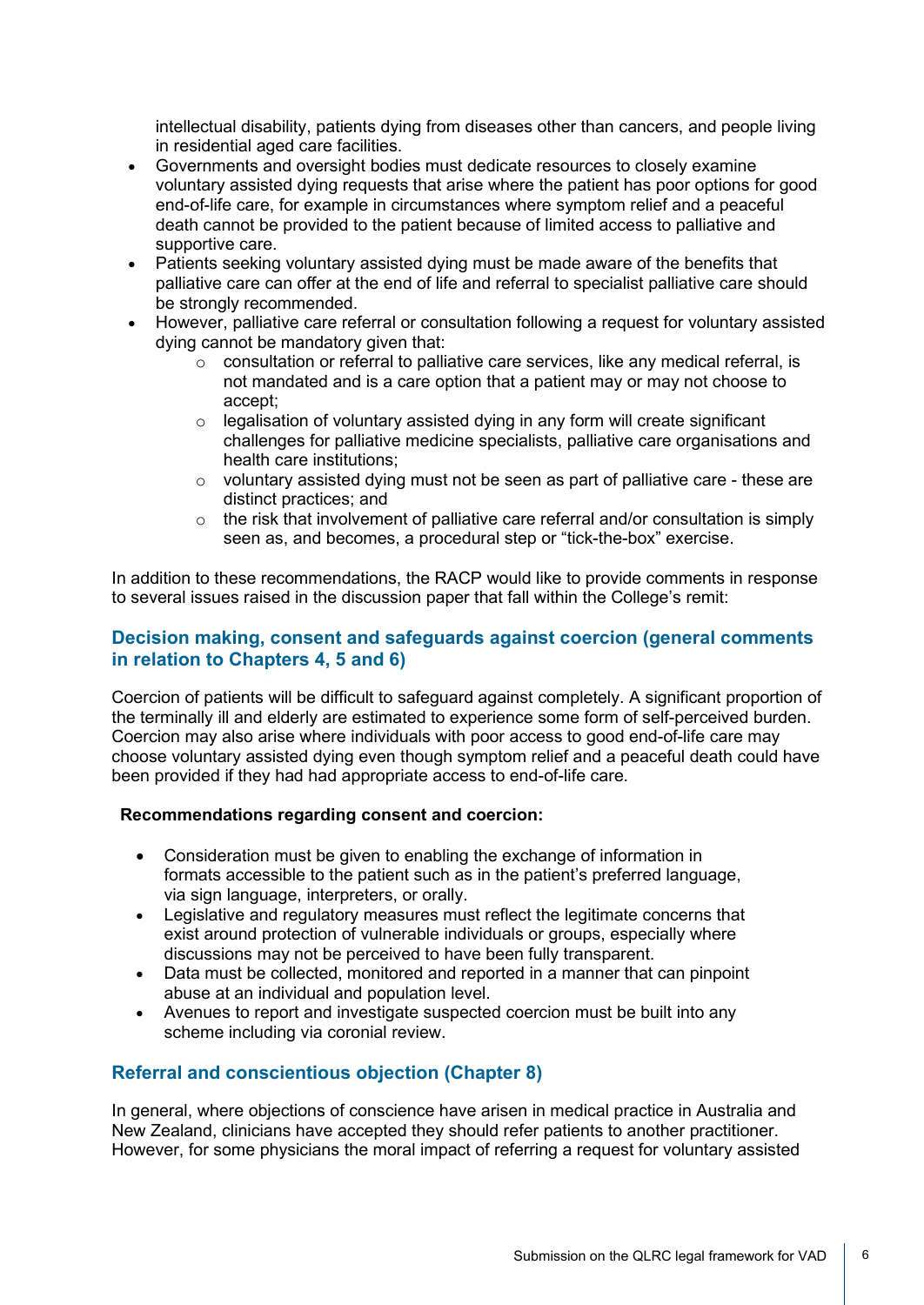dying to a willing practitioner may be felt deeply. The RACP holds that physicians should not be forced to refer, but neither should they hinder patients from accessing such services.

Conscientious objection affects not only the medical practitioner but the interdisciplinary team treating the patient. Conscientious objection may also occur for other non-medical individuals within multidisciplinary teams or at an institutional level.

Conscientious objection may present issues in certain settings, for example amongst inpatients of an objecting hospital or hospice, those who are unable to go to another clinic, practitioners who would perform voluntary assisted dying but are not accredited at a given site, and patients living in rural areas serviced only by an objecting practitioner(s).

Protections should be available for participating or objecting practitioners who do not wish to be identified. If a public register of practitioners were to be mandated, some practitioners might encounter stigma, victimisation, harassment and other issues relating to the perception by patients, families, colleagues and the broader community. A practitioner may not want to be identified because they are concerned that patients will not come to see them if they are known to be participating in voluntary assisted dying. Conversely, a patient may refuse to see a doctor if they choose not to participate. This could compromise timely assessment and care in a geographical area where there are limited doctors to see.

It should also be recognised that some practitioners may be willing to participate in voluntary assisted dying for eligible patients in restricted ways, e.g. in a limited range of cases, or in only providing a second opinion.

#### **Recommendations regarding conscientious objection:**

- Physicians should not be forced to refer, but neither should they hinder patients from accessing such services.
- A central information source on the scheme should be available to assist patient access.
- Should a register of practitioners be developed, protections should be available for both participating and objecting practitioners who do not wish to be identified for reasons of harassment and stigma.
- Provision could be made for practitioners who are willing to participate in restricted ways, e.g. in a limited range of cases, or in only providing a second opinion.

## **Expertise and training required of participating practitioners (Chapter 7)**

Participating practitioners would have to be properly skilled in a number of domains and would have to be qualified in the diagnosis and prognosis of the specific medical condition(s) presenting in each person requesting assistance in dying. Proposals could consider setting out the domains of expertise required to provide voluntary assisted dying, rather than restricting it to a particular profession or qualification level, which could create barriers to access or lead to an inexperienced medical practitioner confirming a request.

For example, a neurologist who specialises in stroke care, and holds qualifications in neurology may still not have sufficient experience of motor neurone disease management to be able to discuss prognosis in detail or answer questions about artificial ventilation. This would need to be balanced against the access issues that arise in regional and remote areas when patients are too sick to travel. These situations would require detailed consideration around how assessment could be done by someone suitably skilled.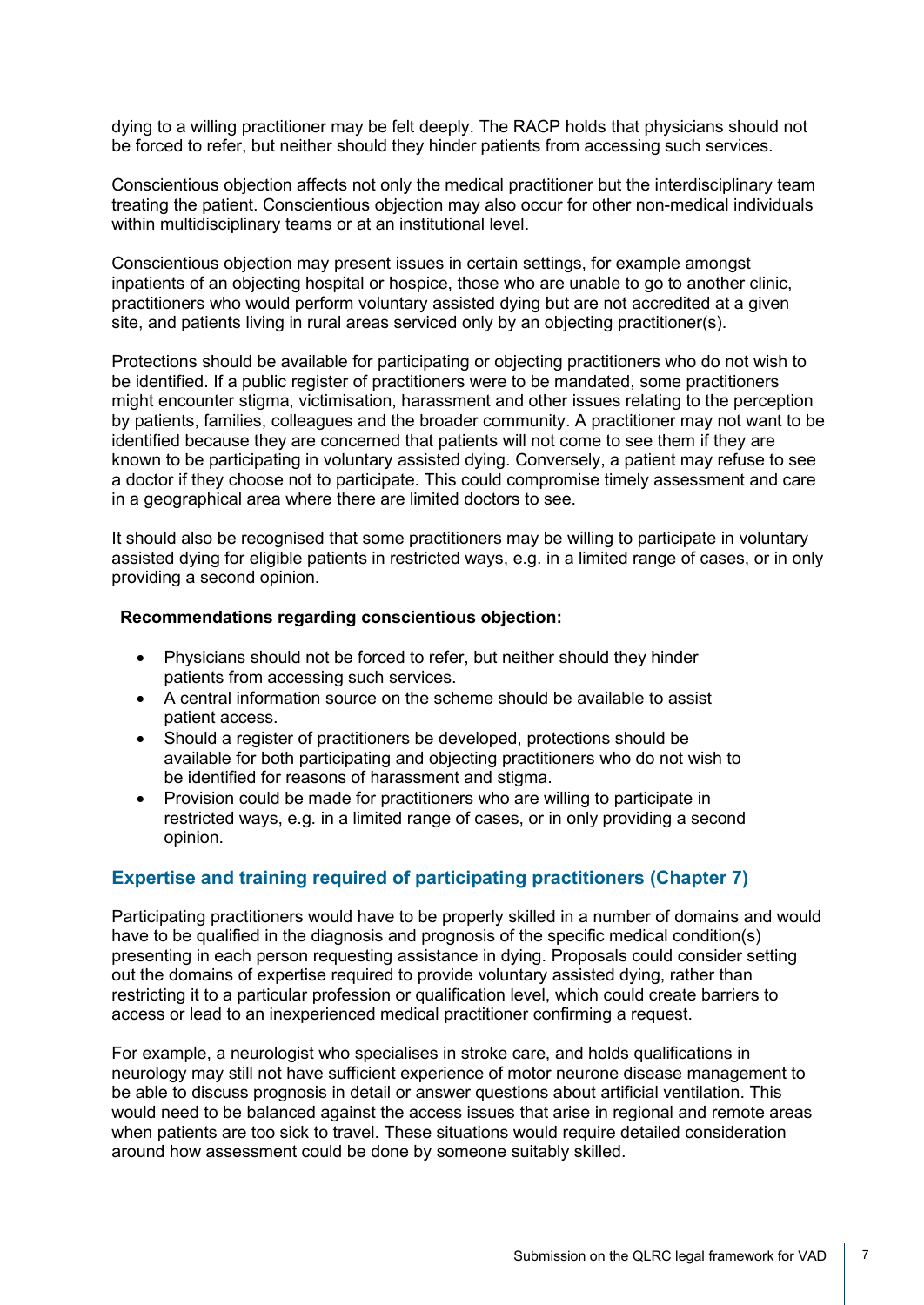Genuine engagement with the person must be a feature of any proposal to reduce the risk of "doctor-shopping" and multiple cursory assessments being undertaken by a small number of practitioners. There is a need for assessment to be underpinned by a genuine and enduring relationship with the person. This is an important safeguard to avoid reliance on potentially simplistic assessments/reviews of paper documentation. Whilst the RACP has been made aware of recommendations for a specifically trained occupational group/practitioners as an alternative approach, this concept has not been further developed during preparation of this Statement.

#### **Recommendations regarding expertise and training in the event of change to current law:**

- Upholding the trust society places in the medical profession is of key importance.
- Participants must practise with the appropriate level of training, skill and experience, within systems of collegial accountability.
- Assessment of the requesting person must be underpinned by:
	- $\circ$  a genuine and enduring relationship with the participating practitioner;
	- o a sufficient understanding of the patient's preferences and values; and
	- $\circ$  an informed understanding of the diagnosis and prognosis of the person's medical condition.
- Policymakers must safeguard against simplistic assessments/reviews of paper documentation, "doctor shopping", inexperienced practitioners confirming requests and cursory assessments being undertaken by a small number of practitioners.
- Training, including clinical supervision where appropriate, must be adequately funded and available for those practitioners interested and/or willing to participate, particularly in relation to:
	- $\circ$  the law and its implementation;
	- $\circ$  communicating options at the end of life;
	- $\circ$  the psychodynamic issues that may be involved in making and receiving requests;
	- o defining whether a "disease or illness is advanced and progressive";
	- o exploring the reasons for a request;
	- assessment of mental state and capacity in the context of end-of-life care;
	- $\circ$  defining "grievous and irremediable suffering due to the disease or illness that cannot be alleviated in a manner acceptable to the person"; and
	- o potential impact on already complex care.
- This training must be available to all physicians, including trainees who may be asked to explore patient requests.
- To ensure legal clarity, clear and consistent guidance will need to be developed by relevant authorities in consultation with the medical profession and other relevant health professions on a range of practical issues, for example, around attendance by a treating practitioner and their obligations in the event the lethal dose is not effective.
- Prudent prescribing and storage principles apply as much as ever; participating practitioners must understand and communicate the possible outcomes and harms for medications. In the case of intentionally lethal doses of medicines, this would include the possibility that they are used otherwise than as intended, do not work and may cause unwanted symptoms.

## **Reporting and evidence-based practice (Chapter 9)**

A major practical role for involved physicians will be the capture of information around the quality, performance and outcome of activities that result from legalisation. It is imperative that robust and accurate records are kept both at the micro and macro levels and as part of the medical record. Reporting must be undertaken directly to a monitoring body to track trends,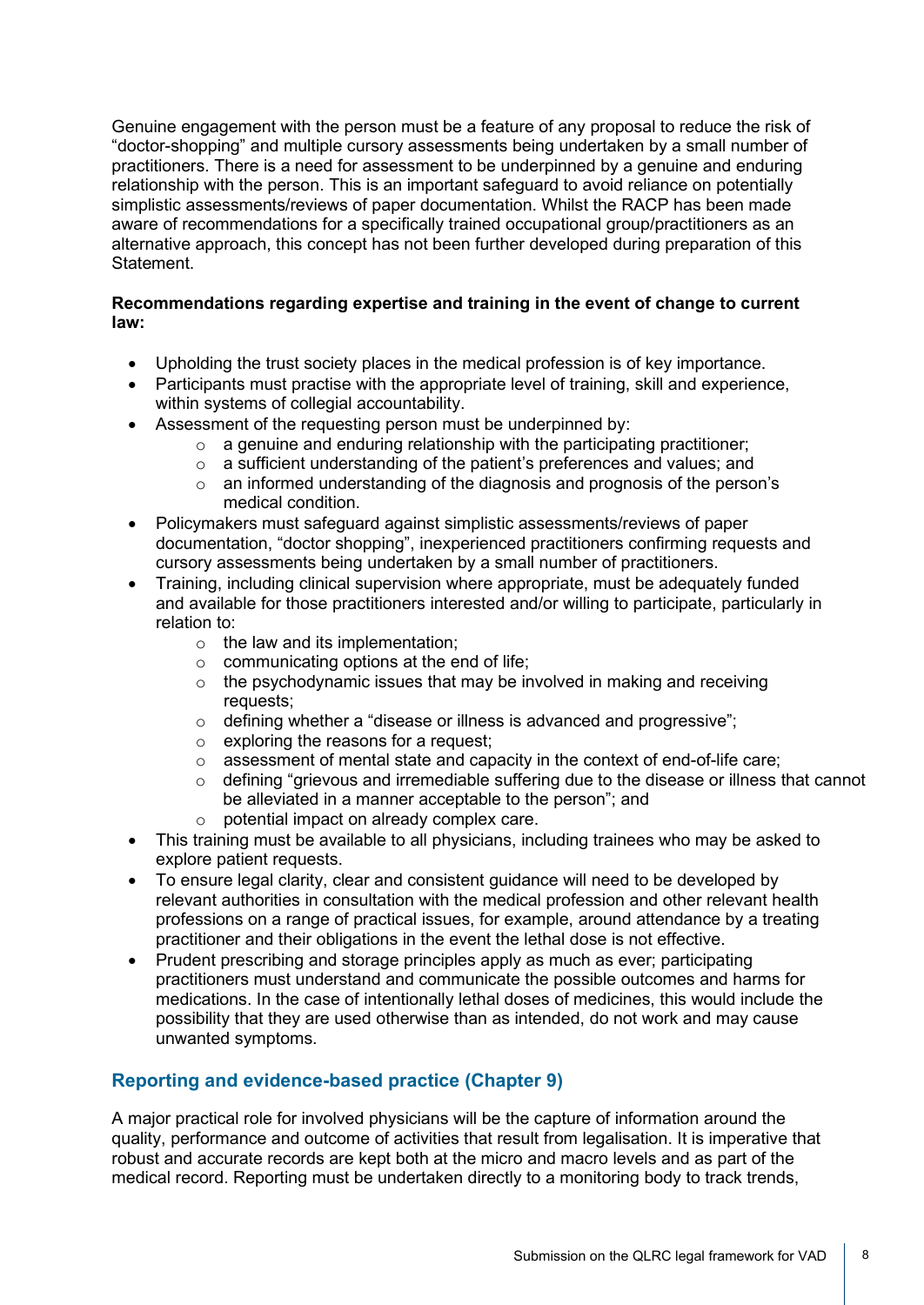patient motivations etc. For example, there could be a specific reportable form filled out and sent to a monitoring body for review.

Instances of voluntary assisted dying must be reported to enable audit of the scheme. It is acknowledged there may be stigma felt by individuals in knowing that voluntary assisted dying may be listed as the cause of death on the death certificate. Even so, there is overriding public interest in having this information available in a de-identified manner. Enabling both the immediate and underlying causes of death to be listed and reported should be considered. Cause of death data must remain completely accurate for future planning of medical care. The cause of death must not only include the terminal illness that made the patient eligible, but also that a substance was taken to provide active assistance to the patient in dying.

All records in connection with a voluntary assisted death should be provided to a central body for transparent monitoring and to enable important research on areas such as uptake, the reasons for requests and requests amongst vulnerable groups. There should be a two-stage process, which includes recording all requests, requests which are declined and patients who change their mind following a request.

At a minimum, a central database of all who have requested and been approved to access voluntary assisted dying and a research programme that reports the outcomes of the new legislation over time will be necessary to track uptake and outcomes. Accurate and explainable records of all deaths that occur due to voluntary assisted dying should be maintained. Patient-level reporting processes for pharmacovigilance must also be built into any proposed scheme. Monitoring should cover a range of areas including reasons for requests, conscientious objection, disposal of unused lethal medication and impact on suicide rates more generally.

As a minimum a parliamentary committee should scrutinise the data collected and the operation of the legislation. This might lead to amendment or further public consultation. If the introduction of voluntary assisted dying is found to have negative or unintended effects, there must be a mechanism to review or even withdraw legislation and to examine and manage problems arising in practice, unforeseen or otherwise.

#### **Recommendations regarding reporting and evidence-based practice:**

- A central database of all who have requested and been declined or approved to access voluntary assisted dying and a research programme that transparently reports the uptake and outcomes of the new legislation over time will be necessary. Areas of key interest include the reasons for requests, patient demographics, requests amongst vulnerable groups, impact on suicide rates, the disposal of unused lethal medication and patient-level reporting processes for pharmacovigilance purposes.
- Review of each individual case by a competent judicial officer (e.g. coroner) may be required to ensure that the legislation has been complied with (parallel to the current system of checks regarding deaths in medical care).
- A parliamentary committee must scrutinise the data collected and the operation of the legislation with the potential for its review, amendment, further public consultation or withdrawal.
- For future planning of medical care, cause of death data must remain completely accurate by specifying the terminal illness that made the patient eligible and that a substance was taken to provide voluntary assisted dying.